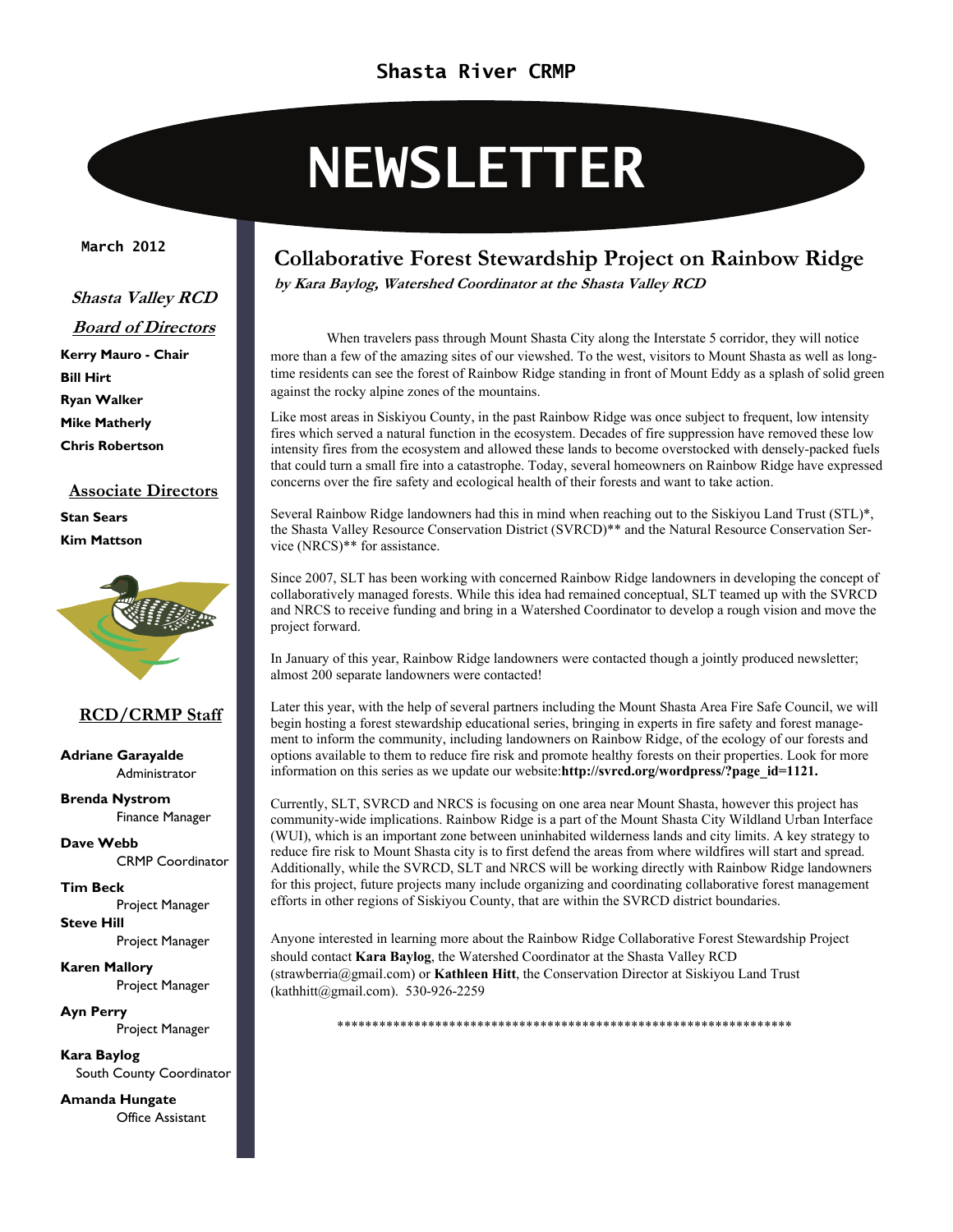## **Coho Salmon Genetics Workshop**

On February 15 & 16th, fishery experts from California, Oregon, Washington and Idaho came to Yreka to share their expertise on genetics and fish populations. Over the years, in spite of lots of restoration work in the Shasta River watershed, coho salmon numbers have continued to decline. Experts agree that there are too few fish to make a come back without some help.

In most cases, fish populations start spiraling downward and when there are few or no fish left, an expensive program to "recover" them is started. Siskiyou County, the Farm Bureau, the Shasta Valley RCD and others have been asking about other methods that could be used to increase numbers of fish, and be more economical than a broodstock program. This lead to other questions about genetics. Are the Shasta River fish unrelated to other Klamath Basin coho? We assume that the remaining coho in the Shasta River are highly related (detrimental to having healthy, robust fish), so where could other less related fish be secured to add genetic variability to the offspring. And what sorts of techniques have been used in other areas to boost fish numbers, and what would be appropriate to use in the Shasta River?



To answer these questions and others, invited fishery experts came to share their experiences with local and state resource managers. Close to 100 people were in attendance each day of the workshop. The expert panel shared their thoughts on what might be next steps that could be taken here, as well as answering lots of questions from attendees.

Next steps include additional community outreach to assess support for a coho supplementation program, as well as working with the state and federal agencies for guidance on how a supplementation program could be developed. The outcome of any effort would be to demonstrate that salmonid recovery is an achievable goal through local efforts.

Presentations from the Workshop are posted on the Shasta Valley RCD website at: www.svrcd.org. Go to the Genetics Workshop tab and click the drop down for Presentations. The proceedings were video taped and will be posted as soon as editing is completed.

#### **Associate Directors**

The RCD is searching for dedicated individuals who are interested in helping the district further it's mission and goals. Associate Director's can provide the district with extra expertise and can also contribute by serving on various working groups or committees. Contact the RCD office for more information on how you can help.

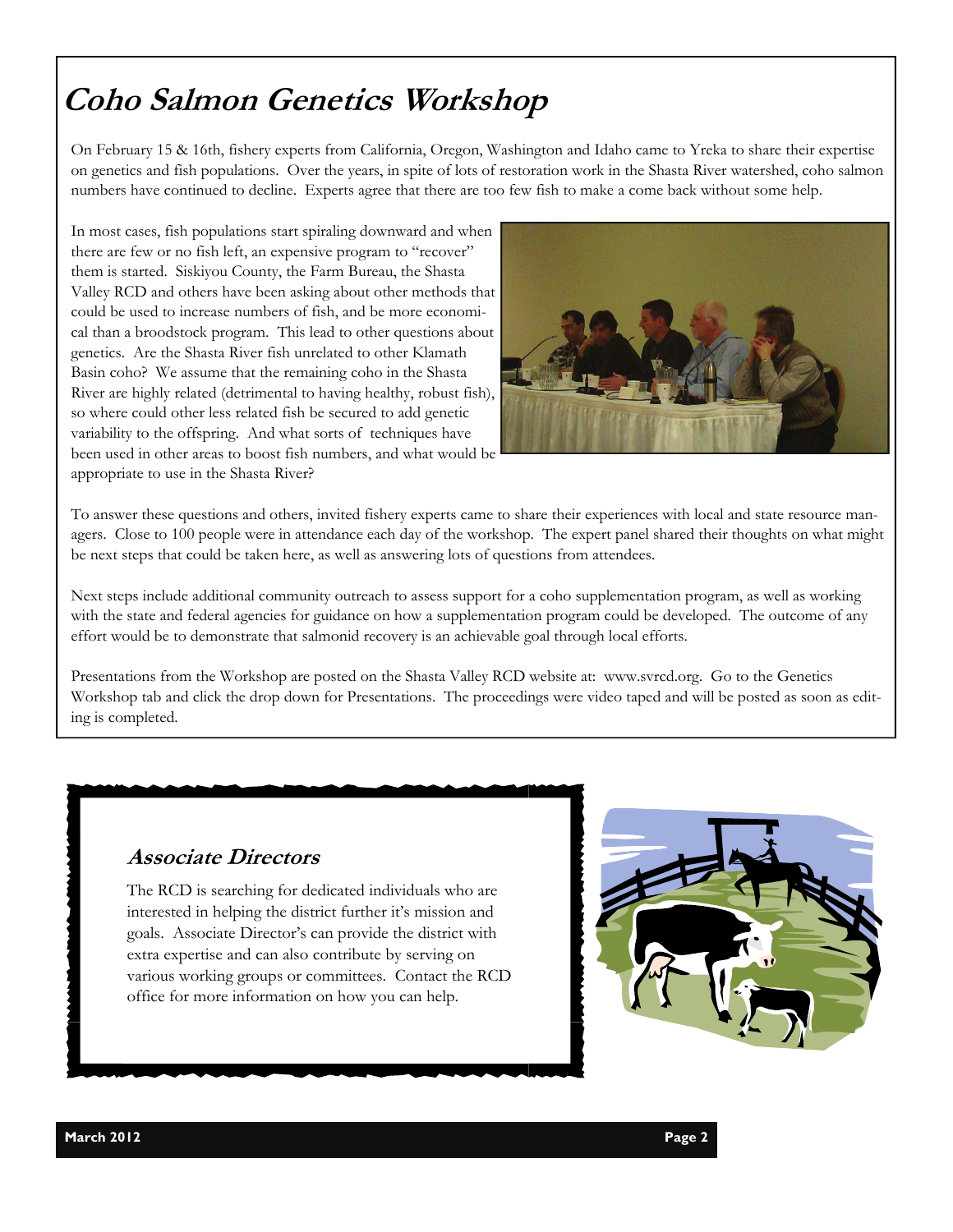## **Shasta Valley Tailwater Reduction Program**

In December 2006, the SVRCD was awarded a grant from the State Water Resources Control Board for planning and implementation efforts to reduce water quality impacts associated with irrigation tailwater returning to the Shasta River. The project was named: Shasta Valley Tailwater Reduction: Demonstration and Implementation Project (Phase 1) with a goal to "keep warm tailwater out of the river AND cool water in the river".

In the Shasta Valley, most farmland is flood irrigated. Water is diverted from the river and travels in irrigation ditches or pipelines, sometimes many miles to its place of use. It's then "turned out" onto the fields, and sheet flows across fields as a means of irrigating. Water that does not get used by the plants, either evaporates, goes to deep percolation, or runs-off as tailwater. Agricultural run-off or "tailwater" is identified in the Shasta River TMDL as being major contributor to poor water quality conditions in the river due to the tailwater coming back to the river hot and carrying nutrients picked up while flowing across the field. Since 1991, the Shasta Valley RCD (SVRCD) has been working at ways to reduce tailwater returns and improve water quality throughout the valley while ensuring that agricultural operations would remain productive.

This grant allowed the SVRCD to develop a planned approach to prioritize and guide efforts to tackle tailwater return impacts to the Shasta River. This watershed-wide planning approach was accomplished by capturing detailed topographic data via aerial survey for use in defining "tailwater neighborhood" drainage areas, as well as for the creation of tailwater accumulation and tailwater impact models. A Technical Advisory Committee (consisting of landowners, agencies, and other stakeholders) met numerous times in



**Tailwater Neighborhood Impacts Score Map** 

2007/08 to develop the criteria used to prioritize the most important tailwater return areas in the watershed based on estimated quantity, temperature impacts and proximity of each tailwater return to salmonid rearing habitat.

Once tailwater neighborhoods were prioritized for impacts, outreach to individuals in high priority tailwater areas was started in the hope of developing projects to reduce tailwater returns. A list of potential projects was created and each one scored based on the screening criteria developed by the Technical Advisory Committee to ensure the project would be consistent with the funding requirements.

A total of six projects were funded through this process and approved in 2010 by the RCD board for implementation. Five were irrigation efficiency projects, where open ditches were replaced with pipelines and/or leaky turn-outs were replaced. One project was a riparian buffer project in an area where sheet flow returned to the river. Piping of the irrigation ditches is intended to improve water use efficiency for landowners (reducing the amount of water needing to be diverted for irrigation while improving irrigation management capabilities), assisting in improving irrigation quality while reducing the amount of tailwater returning to the Shasta River. The riparian buffer project is a demonstration of how a well-protected riparian zone can shade and cool remaining tailwater before it re-enters the river. Most of the projects were implemented in the Fall 2011, with the last funded project currently under construction within the Shasta River Water Association. The Phase 1 grant expires March 31, 2012 and all projectfunded tasks will be completed by then.

Through this grant, the RCD has provided a total of \$441,914.50 of implementation dollars (and helped secure an additional \$202,238 in matching dollars) in the effort to reduce impacts associated with irrigation tailwater. To demonstrate project effectiveness, the grant mandated an extensive monitoring effort be included to capture details regarding quantity, temperature and nutrients of both the river and tailwater that returned to the river both pre-project and post project. Post-project monitoring will be completed during the irrigation season of 2012 to evaluate if project implementation had the desired effect on river conditions.

Based on the successful planning efforts in the Phase I Grant, the RCD was able to secure a Phase 2 grant in 2010 (which has the same goals and objectives as Phase 1). The RCD is currently updating its potential tailwater reduction projects list If you have a tailwater reduction project that would keep warm water out of the river and cool water in the river and you would like the RCD to consider it for funding please contact **Lisa Unkefer** at 530-859-2782.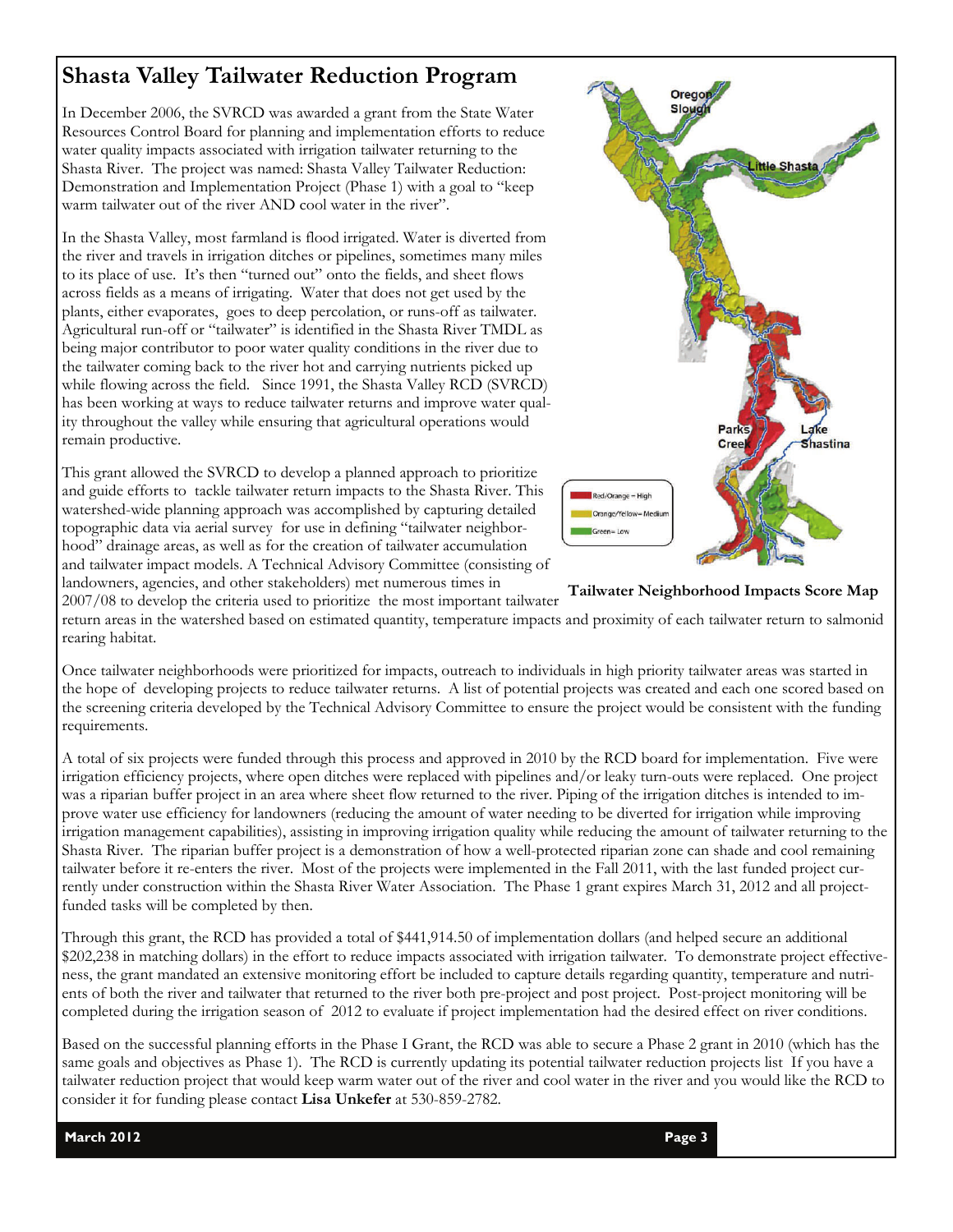## **Drought Conditions Spur Groundwater Awareness**

Water conditions are not looking good for 2012. While there is still time for additional precipitation, the odds aren't favorable. 2001was another well-known bad water year. One thing from that year that seems to have been forgotten were the impacts to groundwater in some areas of the county.

That summer, a lot of people in Siskiyou County found that wells they relied on for household water and irrigation were not able to meet their water needs as they had in previous years. Quite a few wells, in fact. According to information collected by the county that year (following the declaration of a drought emergency by Sacramento) 162 wells in the county that had gone dry received funding assistance to be deepened, including 57 agricultural wells and 89 domestic wells. A lot of people were hurting. For us, the good news is that glacier melt from Mt. Shasta must have carried us in the Shasta Valley, as most of the wells needing to be deepened were in the Scott Valley and Tulelake areas.

Currently, we seem to be stumbling along at about 50% of normal snow pack for this time of year, with the winter almost over. Will Shasta Valley groundwater be up to the task again this year? With surface water supply less and less able to meet demand, increased groundwater usage to make up the difference is resulting in some unexpected and undesirable consequences.

#### **Why worry?**

For that question there are two answers. First, Sacramento is having to face up to the problem of groundwater issues in the Central Valley and coastal California, and the result is new legislation intended to address shortcomings in groundwater management. Even though the major problems are elsewhere, the legislation is statewide. What the Central Valley needs, we get too.



The second reason is a little less obvious, but can be summed up in the old saying: "the wise man learns from his mistakes; the truly wise man learns from others mistakes". In the Central Valley, the problems resulting from subsidence (the ground sinking as groundwater levels drop), along with the ongoing costs to deepen existing wells to reach water as water levels dropped were the major consequences of the mistaken belief that the groundwater could meet all possible demand.

In the Shasta Valley, noticeable subsidence isn't likely, but it would still be good to learn from other's mistakes, because in other ways the problems associated with overdrafting groundwater here may be even worse than in the Central Valley.

The porous water-bearing material filling the Shasta Valley isn't very thick, and right below it is the Hornbrook layer, a marine layer (named for the sandstone near Hornbrook) over 1000 feet thick, which yields water very slowly and the water from it tends to be salty (or worse). Groundwater usage here in excess of safe yield will likely mean that people can't drill their wells much deeper should groundwater fall, without hitting the Hornbrook layer with its very poor quality water. And what water they find will probably be in short supply. Roughly half of the 16,000 people living in the Shasta Valley rely on groundwater for domestic use. And persons relying on surface water for irrigation may discover that river flows drop off in proportion to the rate that groundwater in the Shasta Valley is pumped out and the water table drops, decreasing or stopping flows from springs that feed the river.

All of this suggests that it would be wise to fully understand the capabilities of groundwater in the Shasta Valley, something we have been working towards for nearly 6 years. If you'd like to learn more, or assist us in learning more about groundwater in the valley, please contact **Dave Webb** at 530-926-2460, or by email at dwebb@dishmail.net.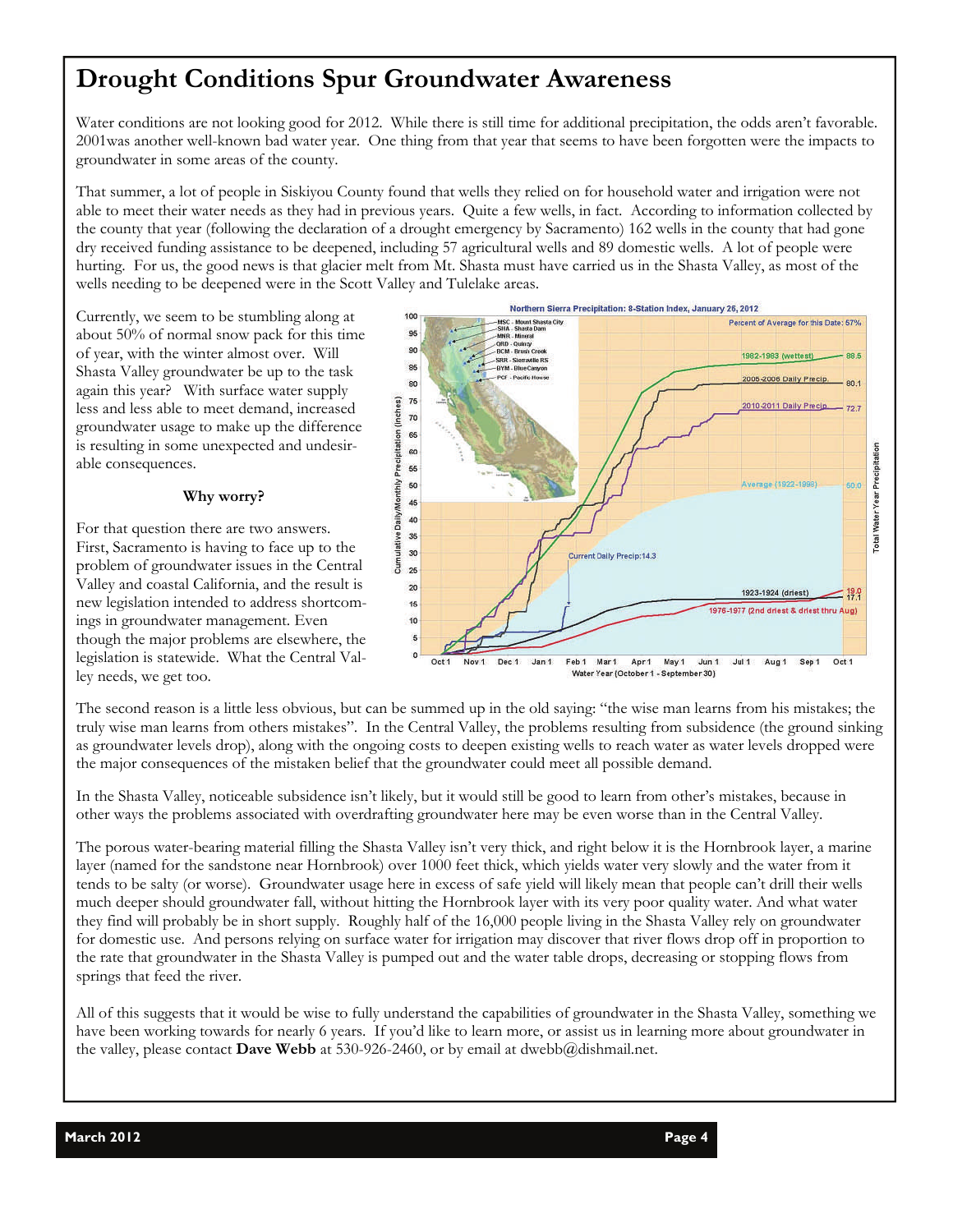## **Shasta River Water Trust Has Kick-off Meeting**

The Shasta Valley RCD in partnership with The Nature Conservancy (TNC) held an informational workshop on January 24th to kickoff the Shasta River Water Trust program.

While the concept of water trusts is fairly new, the Scott River Water Trust has been successfully doing deals with water users in the Scott River Watershed for 5 years. Borrowing from what has been learned in the Scott and from similar efforts in the Columbia River Basin Watershed, the Shasta River Water Trust (WT) is interested in talking with interested landowners on potentially leasing or purchasing water to provide instream flows during critical times of the year.

The goal of the program is to provide water users in the Shasta River watershed with an incentive- based approach to water exchanging that helps relieve landowners from regulatory pressures while fairly compensating them for the water they leave in the river for fish.

"Water is the life blood of Siskiyou County's agricultural community and if we're going to bring back the salmon, we need to make sure it's done in a way that insures our agricultural community is kept whole. I hope this program is one tool that can be used to bring the salmon back and keep our ranches intact," describes Water Trust coordinator Amy Campbell.

For more information contact Amy Campbell at: (530) 926-3281.

## **SVRCD Welcomes New Board Member**

 **Chris Robertson** of Montague was recently appointed to the SVRCD Board. He owns and works an agricultural property in the Shasta Valley. His family roots are from North Eastern California, in a family that now spans six generations. As a youth Chris spent each summer working the family ranch in Modoc County. His grandfather taught resource conservation to his family as a way of life. His grandfather worked the farm, and served as the president of the Soil Conservation District for decades.



Chris says: "I have been watching resource issues unfold for decades in the Klamath Basin. I believe that conservation issues in

Siskiyou County are being watched by a great many interested parties around the world, and understand the gravity of the work of the SVRCD. " Prior to purchasing the farm in Montague, Chris worked in the information technology (IT) world in the San Fransicso Bay Area.



### **Kara Baylog, South County Watershed Coordinator**

Kara Baylog is based out of Mount Shasta and will be serving as the Watershed Coordinator for projects in the southern part of the SVRCD jurisdiction. This includes the towns of Dunsmuir, McCloud, Mount Shasta and Weed.

Kara is originally from the northeast and became interested in aquatic ecology and water quality while growing up on the coast of the Atlantic and later working in environmental consulting in the Appalachian Mountains. Before returning to school for her masters degree in Environmental Science and Policy, she served as an intern with the US Geologic Survey out of the Bishop Field Office. She is excited to be back in the west, working and living in this beautiful and unique landscape. When not working on natural resource management issues in the southern county, she is usually out skiing, climbing mountains or biking.

This newsletter was made possible by funding from the Bureau of Reclamation, and the U.S. Fish and Wildlife Service. Office space provided by the Natural Resources Conservation Service.

**March 2012 Page 5**